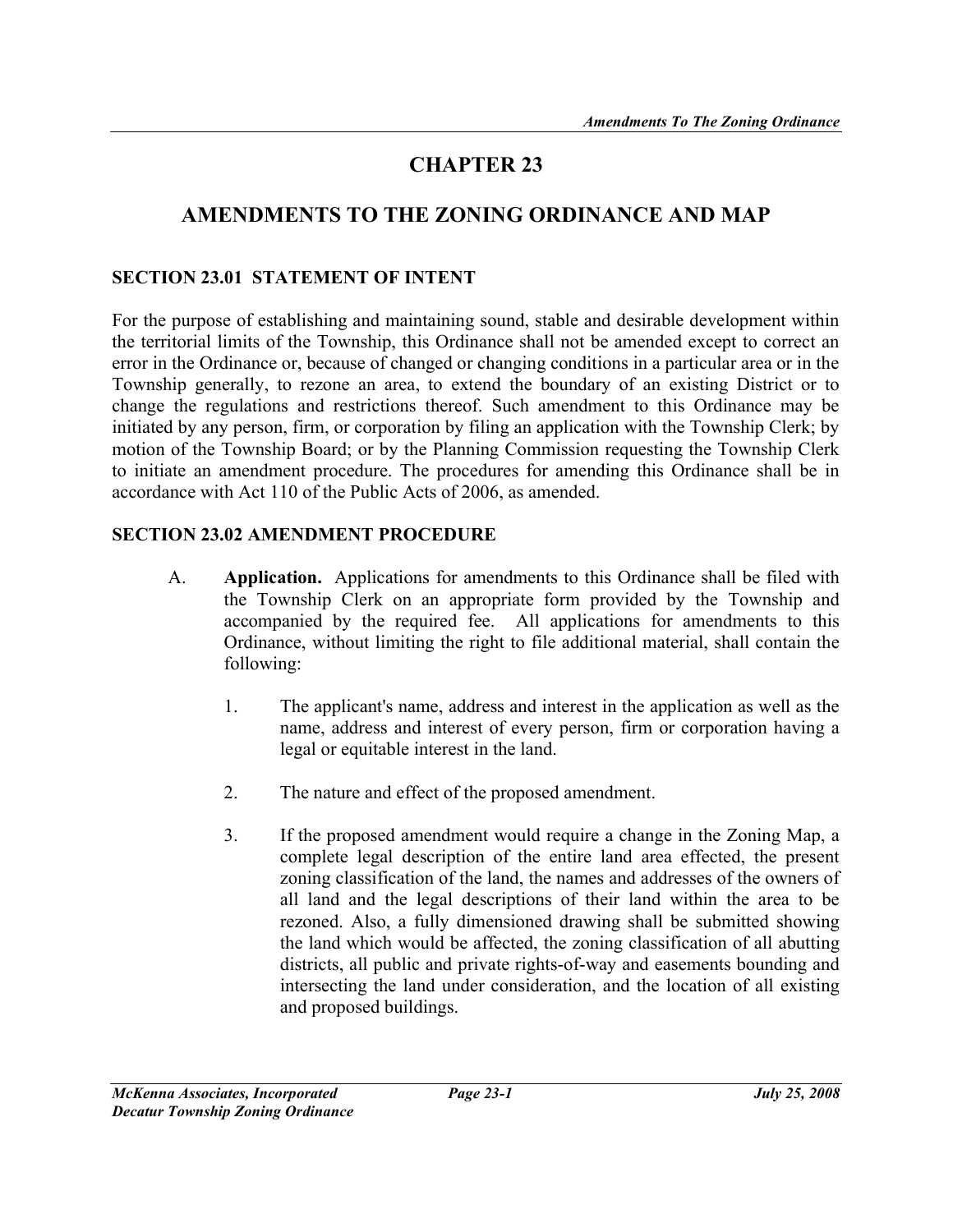- 4. If the proposed amendment will correct an alleged error, a detailed explanation of such alleged error and detailed reasons the proposed amendment will correct the same.
- 5. The changed or changing conditions in the area or in the municipality that make the proposed amendment reasonably necessary to the promotion of the public health, safety, and general welfare.
- 6. All other circumstances, factors and reasons which applicant offers in support of the proposed amendment.
- B. Receipt of Application. The Township Clerk, upon receipt of an application to amend the Ordinance, shall review the application for completeness and refer same to the Planning Commission for study and report. The Planning Commission shall cause a complete study of the proposed amendment and hold a public hearing in accordance to Subsection (c) below.
- C. Public Hearing. Notice of the public hearing for an amendment to this Ordinance shall be given in accordance with the requirements in Section 19.01.D. However, if the amendment is to the zoning map and involves 11 or more parcels, individual street addresses or parcel identification do not need to be provided in the notice for each of the parcels involved. In addition, notice is not required to be distributed to the owners and residents of properties within 300 feet of these 11 or more parcels.
- D. Planning Commission Recommendation. Following the public hearing, the Planning Commission shall prepare a report and its recommendations regarding the proposed amendment, and transfer such to the Township Board.
- E. Township Board Action. After the Planning Commission has held a Public Hearing and has made a written report to the Township Board indicating their recommendation on the proposed amendment, the Township Board may adopt the proposed amendment, decline to adopt the proposed amendment, or may adopt it in whole, part, or with or without additional changes. The Board may also hold a public hearing on the proposed amendment or refer the proposed amendment back to the Planning Commission for further study and review or for additional public hearings.